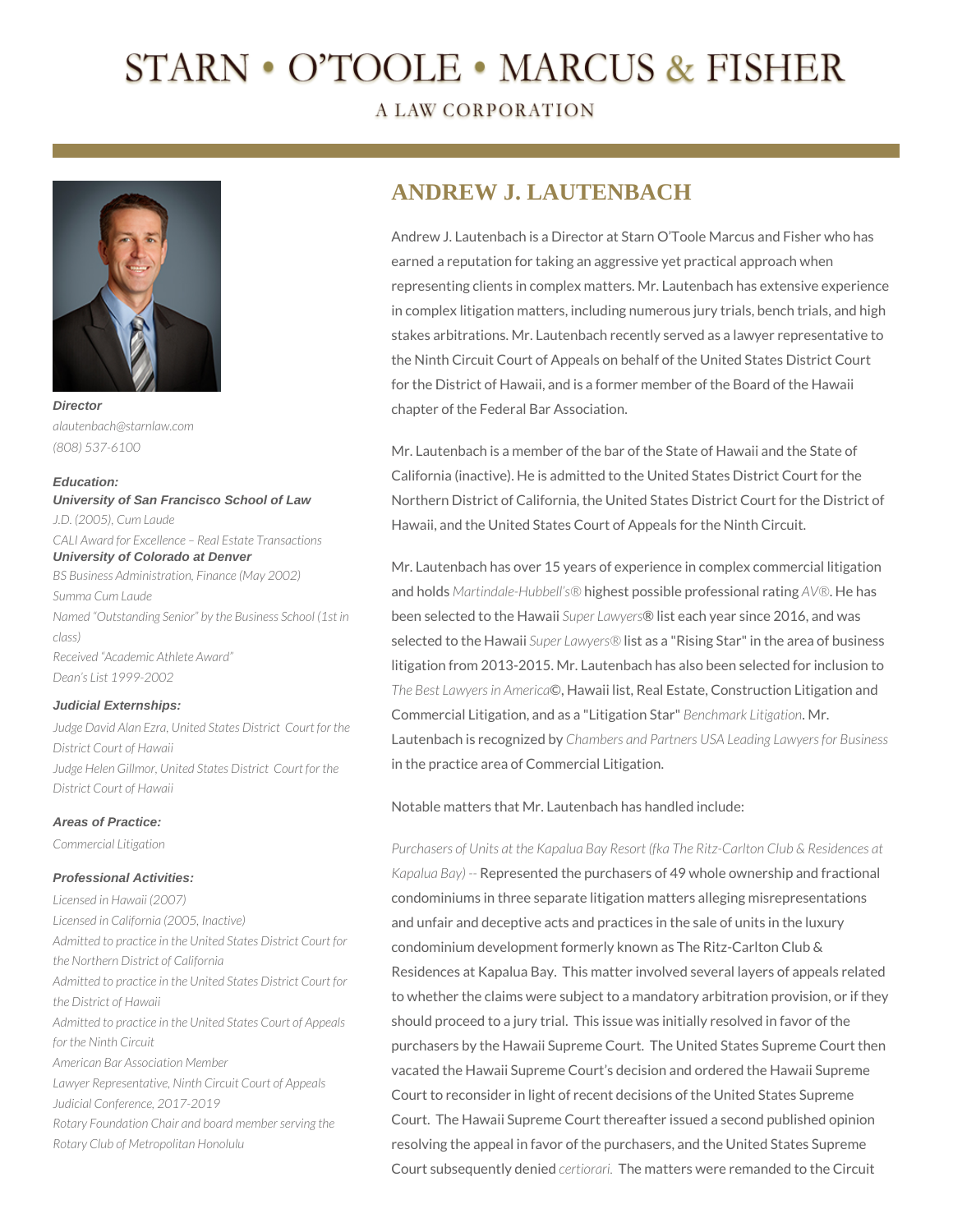Court of the Second Circuit, State of Hawaii, for multiple jury trials, and were subsequently resolved.

*Roberts, et al. v. Red Hill 1250, Inc., et al.--* Represented the developer of Hokuli'a, a luxury subdivision development on the Kona coast of the island of Hawaii, in a dispute related to the sale of multiple residential lots. Following completion of a world-class golf course and infrastructure in the first phase of the development, the Hokuli'a project stalled as a result of the recession that plagued the world economy beginning in 2008. Each of the claimants had purchased a residential lot in Hokuli'a prior to the manifestation of the full effect of the economic downturn. When portions of the project were subsequently delayed or not completed, the claimants asserted claims seeking rescission of their purchase contracts, and punitive and/or treble damages. Following a multi-week arbitration, all claims that had not previously been disposed by way of summary judgment or settlement were resolved in favor of Mr. Lautenbach's clients by the three-member arbitration panel.

*Du Preez v. Banis, et al.--* Represented the estate of deceased casino magnate, William N. Pennington, in a breach of contract and promissory estoppel claim by a former service provider that sought damages in excess of \$1.2 million. Following a one-week jury trial in the United States District Court for the District of Hawaii, a unanimous jury verdict was entered in favor of the clients on all issues, and attorneys' fees and costs were awarded in favor of the clients.

*Lahaina Fashions v. Bank of Hawaii* -- Represented Bank of Hawaii and its affiliates in a jury trial that concerned allegations of fraud, interference, and civil conspiracy related to the sale of a commercial property, where the plaintiff sought damages in excess of twenty-million dollars. Following six-weeks of trial, the Maui jury returned a verdict in favor of the Bank on all counts, and judgment was entered accordingly. The Hawaii Intermediate Court of Appeals issued an order affirming the judgment in the Bank's favor, and, following oral argument, the Hawaii Supreme Court has published a unanimous opinion, again affirming the judgment in the Bank's favor on all counts.

Mr. Lautenbach's oral argument before the Hawaii Supreme Court can be heard in its entirety online.

*Ko Olina Development, LLC v. Centex Homes* – Represented the master developer of the Ko Olina Resort in a dispute concerning its contractual right to purchase certain commercial apartments and to control certain limited common element areas within the Beach Villas at Ko Olina condominium project. Following a bench trial, the United States District Court for the District of Hawaii confirmed and enforced Ko Olina Development's right to purchase the commercial apartments, but allowed Centex Homes to transfer control over the limited common element areas to the Association of Apartment Owners. The trial court's judgment was